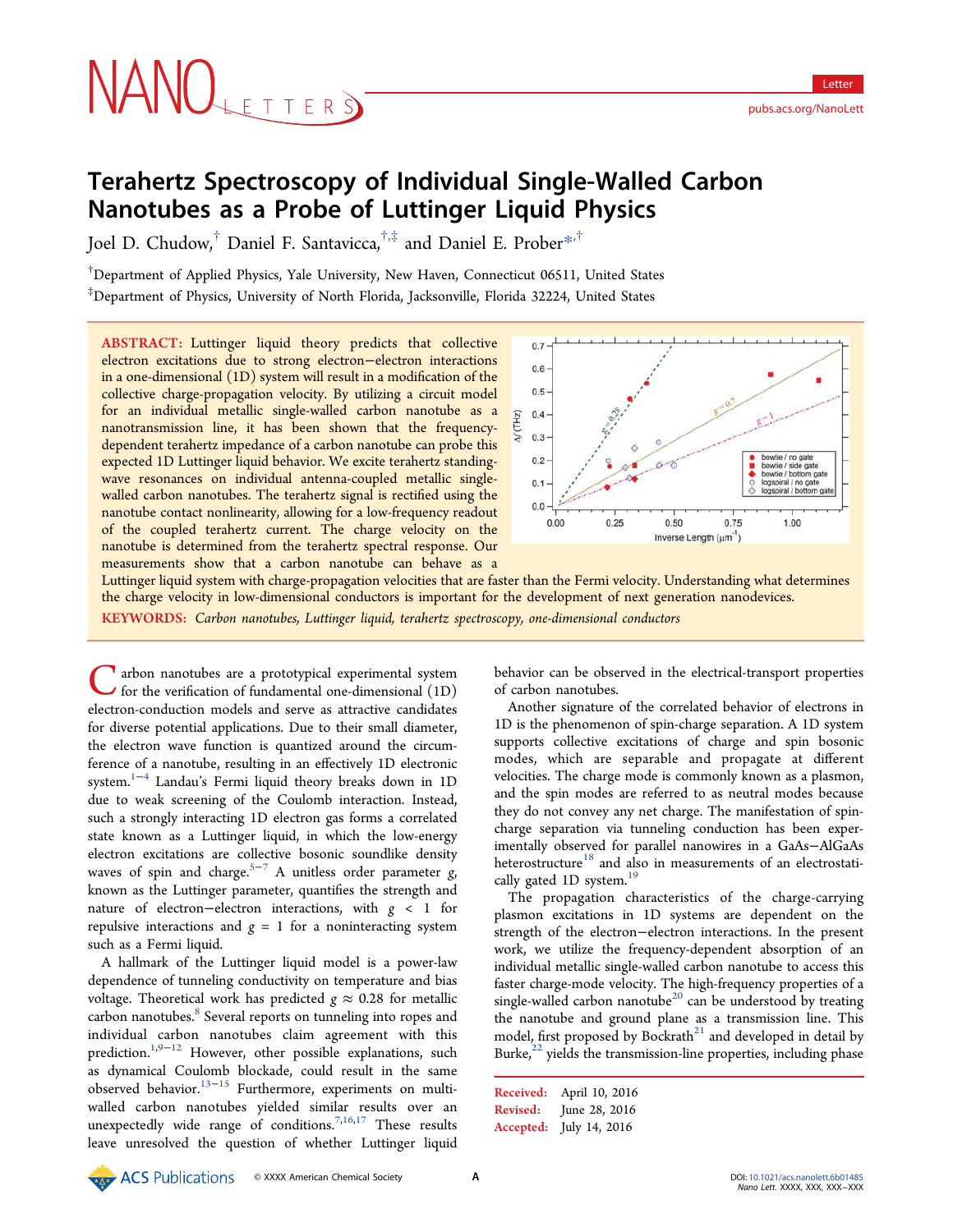velocity  $v_p$  and characteristic impedance  $Z_{\text{char}}$ . This model is consistent with Luttinger liquid theory for describing the interacting electrons in a 1D system.

The nanotube is modeled with the effective circuit given in Figure 1. Following Burke, $^{22}$  included in this model is a kinetic



Figure 1. Equivalent circuit model of a carbon nanotube in a planar antenna geometry acting as THz source with impedance  $R_{\text{ant}}$ . The enlargement highlights the effective transmission-line circuit diagram for the nanotube composed of an infinite series of resistances, inductances, and capacitances per unit length.

inductance,  $L_{\text{K}}$ , accounting for the kinetic energy stored in the motion of the charge carriers, and a quantum capacitance,  $C_{Q}$ , accounting for the finite band energy needed to add charge to the nanotube, as well as an electrostatic capacitance,  $C_{ES}$ , which is typical for a wire and a ground plane but also has a contribution due to electron−electron interactions. Carbon nanotubes possess two conduction channels from the orbital degeneracy of the two Dirac points in the unit sub-lattice, and each channel allows for spin degeneracy with electrons as either spin-up or spin-down.<sup>22</sup> Thus, the complete model is composed of four connected transmission lines in parallel that interact with one another through their common connection to  $C_{ES}$ .  $L_K$  $\frac{1}{2}$  is  $\frac{h}{2e^2v_F} \approx 16 \text{ nH}/\mu\text{m}$  per channel, corresponding to  $\approx 4 \text{ nH}/\mu\text{m}$ for the four parallel channels.<sup>22</sup>  $L_K$  exceeds the magnetic inductance  $L_M \approx pH/\mu m$  by several orders of magnitude, and so  $L_M$  is omitted in the model. Due to the low density of states, the quantum capacitance is comparable in magnitude to the electrostatic capacitance  $C_{\mathrm{ES}}$  and both must be considered.  $C_{\mathrm{ES}}$ between the nanotube and the environment, including the ground plane, is ~50 aF/ $\mu$ m. C<sub>Q</sub> of each of the four channels is given by  $\frac{2e^2}{4m}$ confirmed by Ilani et al.<sup>3</sup>  $\frac{2}{\pi}$   $\approx$  100 aF/ $\mu$ m. This value was experimentally

AC voltage excitations result in the dynamical charging− discharging of the nanotube, and it can be shown<sup>22</sup> that these can accommodate four collective modes, one of which conveys charge, the plasmon or charge mode, and three that do not transfer any net charge, the spin or charge-neutral modes. The charge mode corresponds to currents through all the spin-up and -down channels in the same direction, and neutral modes are spin-up currents in one direction and spin-down currents in the other. This represents the separation of spin and charge as is expected in an interacting Luttinger liquid system. Because the neutral modes do not convey any charge, they do not interact through  $C_{ES}$  and will not couple to electric fields.

We also include a term to account for damping due to electron scattering within the nanotube, denoted as an internal distributed resistance per unit length,  $r_{int}$ . This  $r_{int}$  for the best experimentally measured nanotubes is found to be ~1 k $\Omega/\mu$ m at low temperature,  $25,26$  which we assume for our simulations. In the circuit diagram, we incorporate the intrinsic quantum of resistance split equally between each end of the nanotube. The quantum of resistance of  $h/e^2 = 25.8 \text{ k}\Omega$  for each quantum channel becomes  $R_Q = h/4e^2 = 6.45 \text{ k}\Omega$  for the four parallel channels of the nanotube.<sup>2,3</sup> In addition to the quantum of resistance  $R_{Q}$  an additional contact resistance  $R_c$  between the nanotube and electrodes is included in parallel with a contact coupling capacitance  $C_c$  between the 3D metal electrodes and the nanotube. The contact resistance  $R_c$  arises from the



Figure 2. (a) Predicted standing-wave resonances on a carbon nanotube in two limits of  $R_t$  compared to  $Z_{char}$ , with  $r_{int} = 1 k\Omega/\mu m$ . (b) Schematic of Fourier transform interferometer and antenna-coupled nanotube device for broadband THz generation and spectral response measurement. (c) Spectral response of niobium superconducting microbridge bolometers, with bowtie and log-spiral antenna structures showing the background system spectral response.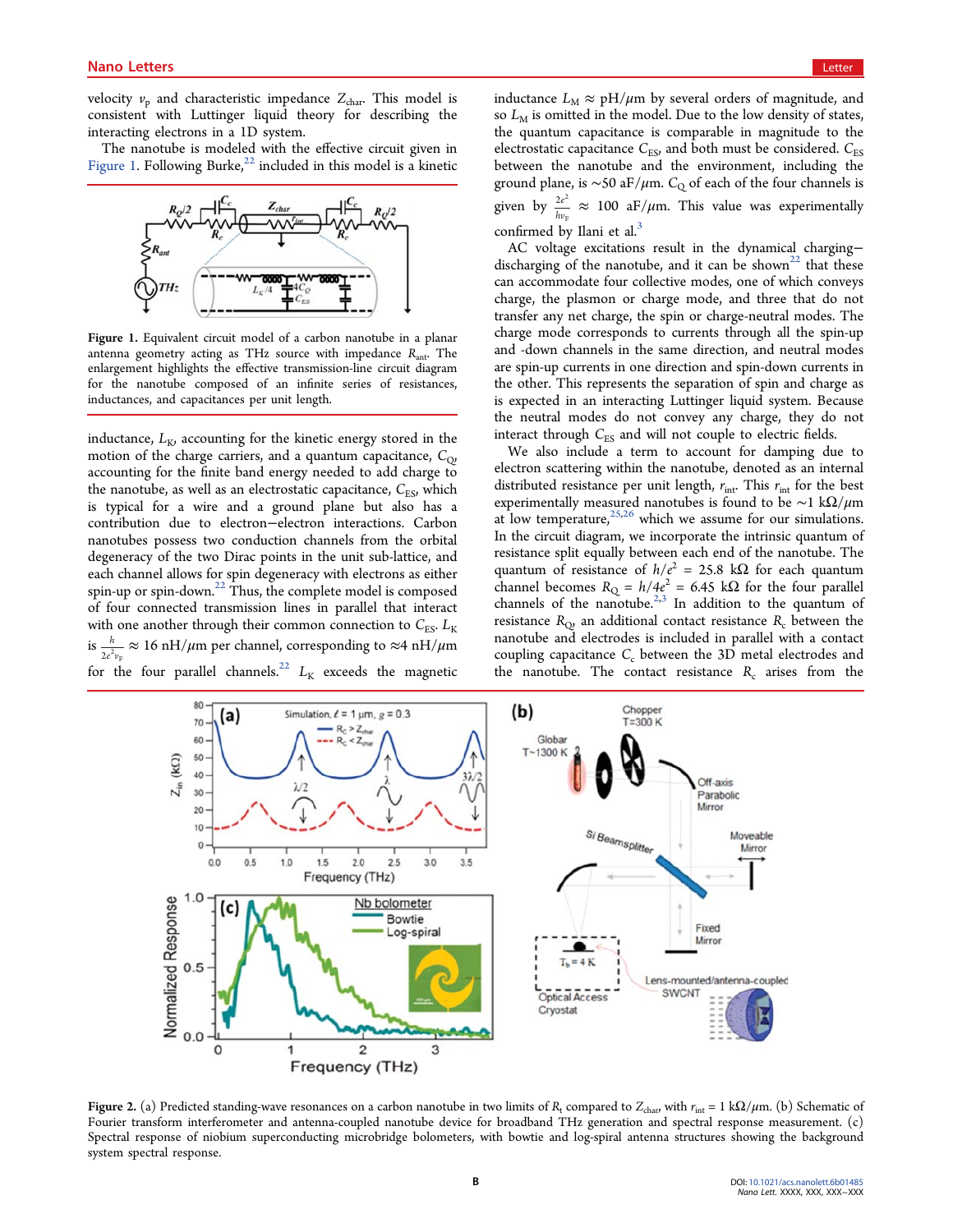imperfect transparency of the metal–nanotube interface;  $R_c$  is zero for a perfect contact. Even though the associated contact capacitance  $C_c$  is in fact a distributed capacitance between the electrode and the length of the nanotube, it is modeled as a parallel-lumped element here for simplicity.

Calculating the wave velocity of the neutral modes, which do not include  $C_{ES}$ , gives  $v_{neutral} = 1/\sqrt{L_k C_Q}$ , equal to the Fermi velocity,  $v_F = 8 \times 10^5$  m/s. If repulsive electron–electron interactions are now accounted for with the inclusion of  $C_{\text{ES}}$ , the wave velocity for the four parallel channels is found to be greater than  $v_F$ ,

$$
\nu_{\text{plasmon}} \approx \sqrt{\frac{1}{\frac{L_{\text{K}}}{4}C_{\text{tot}}}} \approx \sqrt{\frac{4}{L_{\text{K}}C_{\text{ES}}}} + \frac{1}{L_{\text{K}}C_{\text{Q}}}
$$
(1)

where  $C_{\text{tot}}^{-1} = (4C_{\text{Q}})^{-1} + C_{\text{ES}}^{-1}$ . The ratio of these two velocities is the dimensionless Luttinger parameter g, which quantifies the strength of the electron−electron interaction. The Luttinger parameter can also be determined via a capacitive relation composed of  $C_Q$  and  $C_{ES}$  expressing the reduction of the electron−electron interactions by the screening of the electrostatic Coulomb force:

$$
g \equiv \frac{v_{\rm F}}{v_{\rm plasmon}} = \sqrt{\frac{C_{\rm tot}}{4C_{\rm Q}}} = \sqrt{\frac{C_{\rm ES}}{4C_{\rm Q} + C_{\rm ES}}} \tag{2}
$$

For a very weakly interacting system,  $C_{ES} \gg C_{Q}$ ,  $C_{tot} \rightarrow C_{Q}$ , and  $g = 1$ . For a strongly interacting system,  $C_{ES} \ll C_{Q} C_{tot} \rightarrow C_{ES}$ , and  $g \rightarrow 0$ . The characteristic impedance,  $Z_{\text{char}} = \sqrt{\frac{L_K}{C_{\text{tot}}}} = \sqrt{\frac{L_K}{4C_Q}} + \frac{1}{2C}$ *L*  $L_{\text{char}} = \sqrt{\frac{L_{\text{K}}}{C_{\text{tot}}}} = \sqrt{\frac{L_{\text{K}}}{4C_{\text{Q}}}} + \frac{L}{C_{\text{S}}}$ tot K  $\circ$ K  $\frac{K}{ES}$  = *g h*  $\frac{1}{g} \frac{h}{8e^2}$ , also varies with g. For the four parallel quantum channels in an individual nanotube, g = 0.3 corresponds to  $Z_{\text{char}} \approx 10 \text{ k}\Omega$ .

The wave velocity can be determined by examining the power coupling to a finite-length mismatched transmission line, which acts as a quarter-wave impedance transformer.<sup>23</sup> Plasmon standing-wave resonances occur when the nanotube length  $l$ corresponds to integral multiples of half-wavelengths. This situation occurs when  $l = n\frac{\lambda}{2} = n\frac{v_p}{2f}$ , where *n* is a positive integer, which gives resonant frequencies  $f_n = n \frac{v_F}{2lg}$  with frequency spacing  $\Delta f = \frac{v_F}{2lg}$  directly related to  $v_p$  and g. For  $R_t$  <  $Z_{char}$ , where  $R_t = R_c + R_0/2$  is the total terminating contact resistance, input impedance minima occur at integer multiples of a half-wavelength, and input impedance maxima occur at odd multiples of a quarter-wavelength. For  $R_t > Z_{char}$ , the reverse is true, such that the input impedance maxima occur at halfwavelengths, and input impedance minima occur at odd multiples of a quarter-wavelength, as shown in Figure 2a. For the actual nanotube devices studied,  $R_t$  has a large range of values (20−500 kΩ) but is always in the  $R_t > Z_{char}$  regime.

We previously reported measurements of rf and THz detection in individual carbon nanotubes, distinguishing between two response mechanisms: bolometric detection due to heating the nanotube electrons with a temperaturedependent resistance and the rectified THz response due to nonthermal electrical-contact nonlinearities.<sup>27−29</sup> The nonthermal detection mechanism is dominant at low bias current. The nonlinear detection mechanism rectifies the THz current passing through the nanotube contacts. This rectification gives a DC response. Variation in the nanotube's input impedance will modify the power coupling into the nanotube and, hence, the THz current that flows through the contacts. With this mechanism, we obtain an interferogram of each antennacoupled nanotube device in our Fourier transform interferometer setup. (The few samples that exhibited measurable bolometric detection had poor signal-to-noise ratios and did not produce meaningful interferograms.) The gate voltage, bias current, and temperature have a significant impact on the signal-to-noise ratio of the measurement.<sup>29</sup> We employ considerable averaging, a low scan rate, long scan times, and zero padding of the interferograms<sup>30</sup> by a factor of 2 to produce a clear spectral response. The spectral response is analyzed by attempting to identify the minima of power coupling or current flow, characterized by a dip in the spectral response (e.g., see Figure 3). Each dip in the THz response corresponds to a



Figure 3. (Top) Measured individual and averaged interferograms of 0.9  $\mu$ m long carbon-nanotube device in bowtie antenna with side-gate using the nanotube contact nonlinearity as the THz detection mechanism. (Bottom) Normalized spectral response from Fourier transform of nanotube interferogram compared to a niobium bowtie background. There is a dip in the nanotube THz response at  $\approx 0.6$ THz, revealing the frequency spacing  $\Delta f$ . A simulation of the nanotube response from the transmission-line model, normalized by the system bandwidth determined by measuring a Nb microbolometer, reproduces this feature with a value of  $g = 0.7$ .

maximum in the input impedance. The frequency location of such a feature or the spacing of repetitive dips yields the value of  $\Delta f$  that is used to determine the charge propagation velocity  $v_p$  and, hence, g.

The equivalent circuit model used to represent the antenna as a voltage source can also influence the expected resonance behavior within the nanotube. The THz signal incident on the nanotube has an impedance approximately equal to that of the antenna ( $\approx$ 100 Ω), which is much less than the nanotube resistance (>10 k $\Omega$ ), so it approximates a voltage source. Treating the antenna as an asymmetric or antisymmetric voltage source, and the relative distribution of the contact resistance on each end of the nanotube will affect the input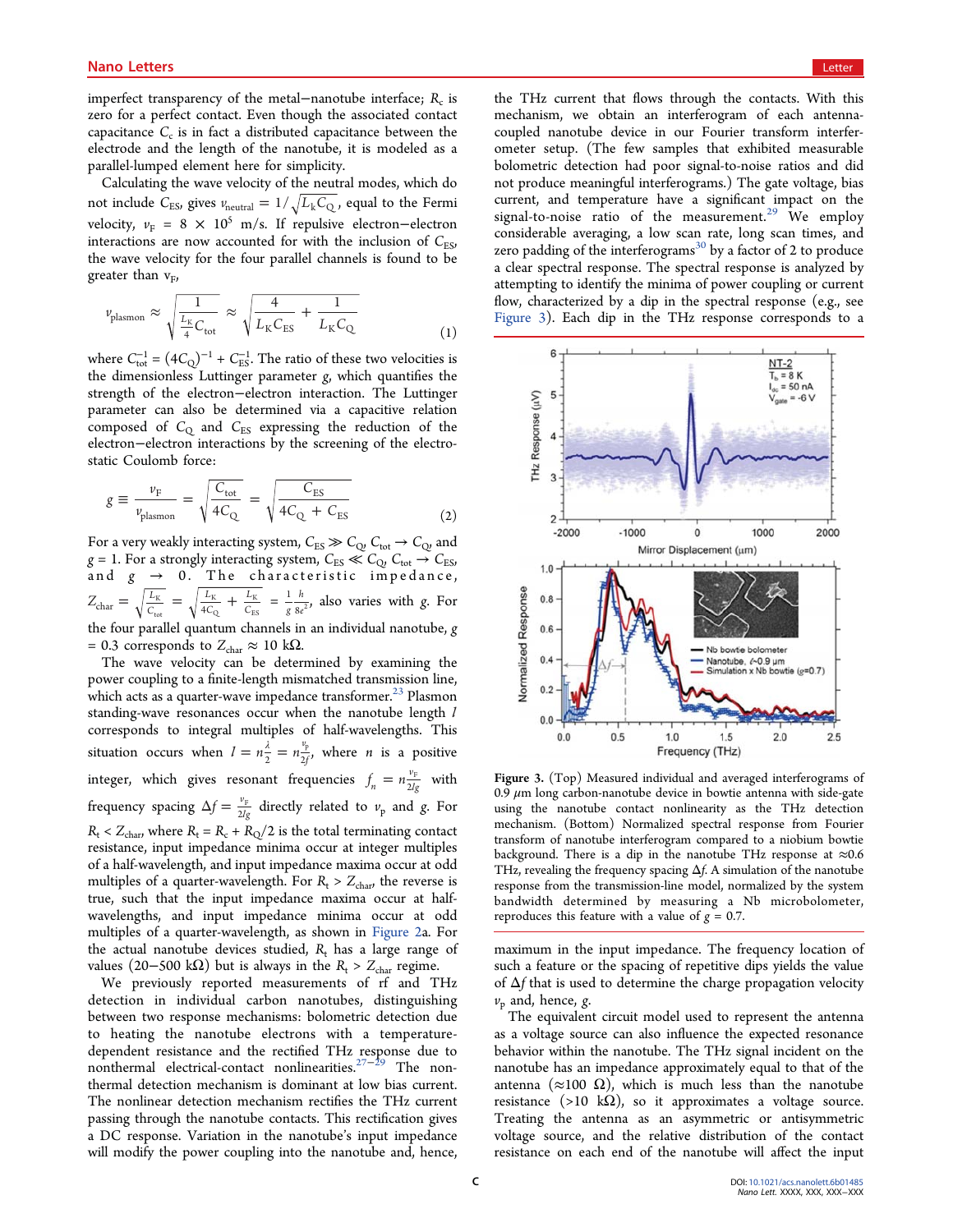impedance of the nanotube and, thus, the magnitude of THz coupling into the nanotube. However, the resonant-frequency locations generally remain unmodified. For the special case of an antisymmetric voltage source with contact resistance divided evenly between the two ends of the nanotube, the even  $n$ resonances do not appear due to destructive interference on the nanotube transmission line. These resonances can reemerge as the difference between the contact resistances on each end of the nanotube increases. Also, with increasing values of  $C_c$ , the magnitude of each resonant feature increases as a function of frequency. In our model, we treat the antenna as an asymmetric voltage source and assume that the contact resistance is evenly divided between the two ends of the nanotube, each shunted by a small parallel  $C_{\sigma}$  as shown in Figure 1.

Measurements of the dynamical conductance up to 10 GHz of single-walled carbon nanotubes with lengths over 100  $\mu$ m did not observe any clear resonant behavior. $24$  This result was attributed to the damping of the plasmons by a large internal resistance, >100 kΩ, which dissipates the plasmon in a long nanotube and prevents the formation of standing-wave resonances. The scattering length due to electron−phonon interactions in a high-quality metallic single-walled carbon nanotube can be as a large as 10  $\mu$ m at low temperature, and these nanotubes exhibit internal resistances per unit length of ~1 k $\Omega/\mu$ m.<sup>25,26</sup> Thus, short nanotubes, on the order of a few microns, measured at low temperatures are necessary to observe the predicted standing-wave resonance behavior. These shorter lengths necessitate higher measurement frequencies, ~THz. Zhong and collaborators<sup>31</sup> sought to measure  $v_p$  using THz time-domain reflectometry of verybrief-duration electrical pulses in  $\mu$ m-long individual nanotube devices. They found resonances corresponding to propagation at the Fermi velocity. A faster plasmon velocity was not observed. Ngai and  $Kim<sup>32</sup>$  theoretically considered this experiment and concluded that this experimental approach will excite all four modes available in a nanotube (three neutral spin modes and one charge mode), so the response may be dominated by the slower spin modes. They, like Burke, propose an alternate measurement scheme of  $v_p$  based on coupling the charge plasmon mode to an applied oscillating electric field and observing AC conductance peaks versus drive frequency for  $\mu$ m-long metallic carbon nanotubes. Other theoretical treatments of the interaction of high-frequency radiation with carbon nanotubes to extract  $v_p$  have been reported.<sup>22,33–35</sup> THz detection and generation utilizing bundles of carbon nanotubes have also been reported. $36,37$  Plasmon resonances are predicted to be revealed in the THz thermal-emission spectrum of bundles of nanotubes, but no evidence of the resonances was observed. $38$  The use of heterogeneous bundles of nanotubes instead of a single individual nanotube may complicate and possibly prevent the observation of this behavior.

To efficiently deliver THz radiation to an individual singlewalled metallic carbon nanotube, we utilize a quasi-optical coupling technique employing a lens and planar antenna geometry.<sup>39</sup> The broadband THz generation and spectral response measurement is achieved using a Fourier transform interferometer (FTIR) with the nanotube mounted in an optical-access cryostat that is cooled with liquid helium, $40$  as shown in Figure 2b. The THz source is a silicon carbide globar (thermal source) heated to approximately 1300 K. The source is on−off modulated with a room-temperature chopping wheel, permitting an AC measurement of the low-frequency response to the THz power using a lock-in amplifier. Low-pass filters on the cryostat window eliminate signals at frequencies above the THz range. The system is maintained in a dry environment during measurement to minimize THz absorption by water vapor. For a nanotube in the FTIR system, features corresponding to standing-wave resonances appear in addition to the system spectral response. These periodic features (specifically, dips in the absorbed power) deviate from the antenna and optical-system spectral background and correspond to standing-wave resonances along the finite-length nanotube.

The DC properties and the THz response as a function of bias current at low temperature for a  $\approx 0.9 \ \mu m$  long nanotube in a bowtie antenna (sample NT-2) were previously reported.<sup>29</sup> Using a bias current of 100 nA (low bias-current region) for nonlinear detection and a gate voltage of  $V_{\text{gate}} = -6$  V, we measure an interferogram at low temperature  $(T \approx 4 \text{ K})$ , as shown in Figure 3. The gate voltage biases the quasi-metallic nanotube in the metallic state. The particular values of the bias current and gate voltage were chosen to optimize the signal-tonoise ratio of the rectified THz response. In addition to the average result of  $\approx$ 100 scans, we also plot the individual data points during each scan to show the variation. Figure 3 also shows the normalized spectral response achieved from a Fourier transform of the interferogram average, as well as the standard error for each frequency data point from the collection of scans. Several other interferograms of this sample were taken at differing bias currents and gate voltages and exhibited the same behavior. There is a prominent dip in the spectral response at  $f \approx 0.6$  THz in comparison to the background response of the bowtie antenna and optical system. This background response is determined by measuring the bolometric response of a superconducting niobium (Nb) microbolometer with the same antenna geometry. $40$  The microbolometer has frequency-independent absorption over the measurement bandwidth and does not exhibit lengthdependent spectral-response variations. Assuming the nanotube has high-resistance contacts ( $R_t > Z_{char}$ ), the dip at ≈0.6 THz corresponds to a half-wavelength resonance. At this resonance, there is an increased input impedance, which decreases the coupling of THz current to the nanotube and hence decreases the THz current through the nanotube contacts. The contacts partially rectify the THz current. The frequency of this dip is reproducible for the several measurements at different biasing conditions. Using this measured value of  $\Delta f \approx 0.6$  THz as the first resonance yields  $g \approx 0.7$ , corresponding to  $v_p \approx 1.1 \times 10^6$ m/s. Higher-order resonances, which would be expected to occur at 1.2 THz (full wavelength) and 1.8 THz (three-halves wavelength), are beyond the bandwidth of the bowtie antenna and FTIR system. Simulations carried out using AWR Microwave Office of this nanotube as a transmission line with its measured length and total resistance, assuming  $r_{int} = 1 \text{ k}\Omega/$  $\mu$ m,<sup>25</sup> are used to determine the effective total capacitance per unit length,  $C_{\text{tot}}$  that will produce an impedance maximum at  $f$  $\approx 0.6$  THz. In Figure 3, we plot the product of this simulation and the normalized spectral response of the antenna system as measured with the Nb bolometer. We find good agreement between the measured nanotube THz response data and simulation with a value of  $C_{\text{tot}} \approx 200 \text{ aF}/\mu \text{m}$ , which is consistent with  $g \approx 0.7$ . An uncertainly of  $\pm 0.05$  THz in the experimental value of  $\Delta f$  would correspond to an uncertainty of  $\pm 11$  aF/ $\mu$ m in C<sub>tot</sub> and an uncertainly of  $\pm 0.06$  in g.

Using this nonlinear THz-detection approach, we have measured other individual antenna-coupled metallic single-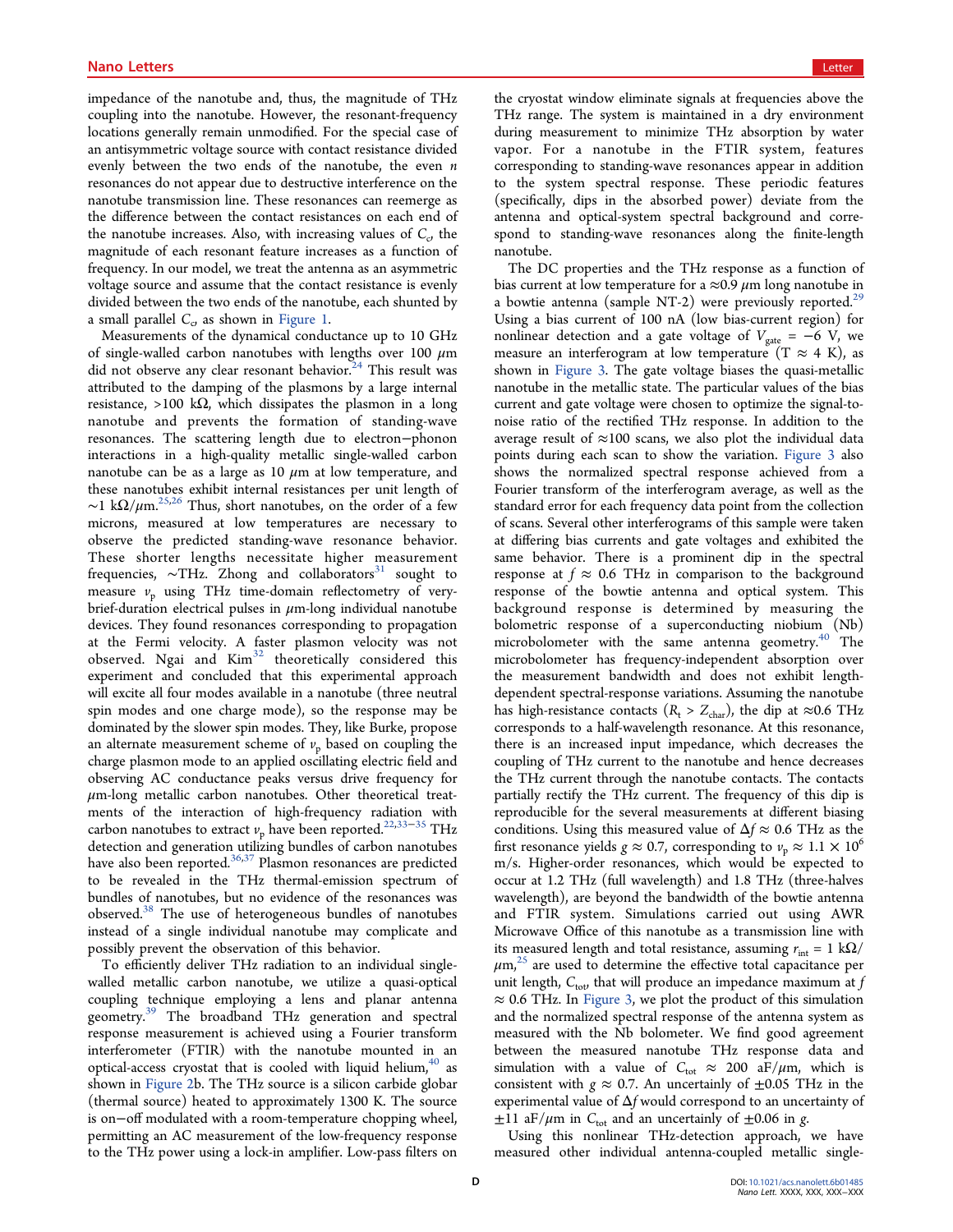|                         | contact structure |             | biasing conditions |                |              |                  |      |                                |
|-------------------------|-------------------|-------------|--------------------|----------------|--------------|------------------|------|--------------------------------|
| sample length $(\mu m)$ | antenna           | gate        | $I_{bias}$ (nA)    | $V_{gate}$ (V) | $R(k\Omega)$ | $\Delta f$ (THz) | g    | $C_{\text{tot}}$ (aF/ $\mu$ m) |
| 0.9                     | bowtie            | side-gate   | 50                 | $-6$           | 40           | 0.55             | 0.74 | 240                            |
| 1.1                     | bowtie            | side-gate   | 30                 | $-3$           | 50           | 0.6              | 0.65 | 150                            |
| 3.2                     | log-spiral        | bottom-gate | $\mathcal{P}$      | $-32$          | 700          | 0.18             | 0.70 | 200                            |
| 4.6                     | bowtie            | bottom-gate | 20                 | $-0.6$         | 31           | 0.09             | 0.97 | 350                            |
| 3.1                     | log-spiral        | bottom-gate | 10                 | $-32$          | 600          | 0.13             | 0.99 | 390                            |
| 3.2                     | bowtie            | no gate     | 100                |                | 32           | 0.46             | 0.27 | 30                             |
| 2.6                     | bowtie            | no gate     | 3                  |                | 900          | 0.54             | 0.29 | 35                             |

a<br>The measured DC resistance R includes the contact resistances, quantum resistance, and internal nanotube resistance. Also included is the value of  $C_{\text{tot}}$  determined from fitting simulations to the measured data.



Figure 4. (Left) Interferogram and normalized spectral response of a 1.1 μm long nanotube device in a bowtie antenna with a side-gate compared to the system background. Also shown are the data from the same sample measured in a different FTIR system showing the same dip in the THz response at ∼0.55 THz. (Right) Results for a 3.2 μm long nanotube device in log-spiral antenna with bottom-gate showing periodic features compared to a Nb log-spiral background and a simulation corresponding to  $g = 0.7$ .



Figure 5. Normalized spectral response of (a) a 4.6  $\mu$ m long nanotube device in a bowtie antenna with a bottom-gate and (b) a 3.1  $\mu$ m long nanotube device in a log-spiral antenna with a bottom-gate, both exhibiting periodic features corresponding to  $g \approx 1$ . Results from (c) 3.2  $\mu$ m long and (d) 2.6 μm long nanotube devices in a bowtie antenna with no gate electrode revealing slight features at ≈0.46 and ≈0.54 THz, both corresponding to  $g \approx 0.3$ , with an assumed reduced antenna bandwidth due to optical misalignment.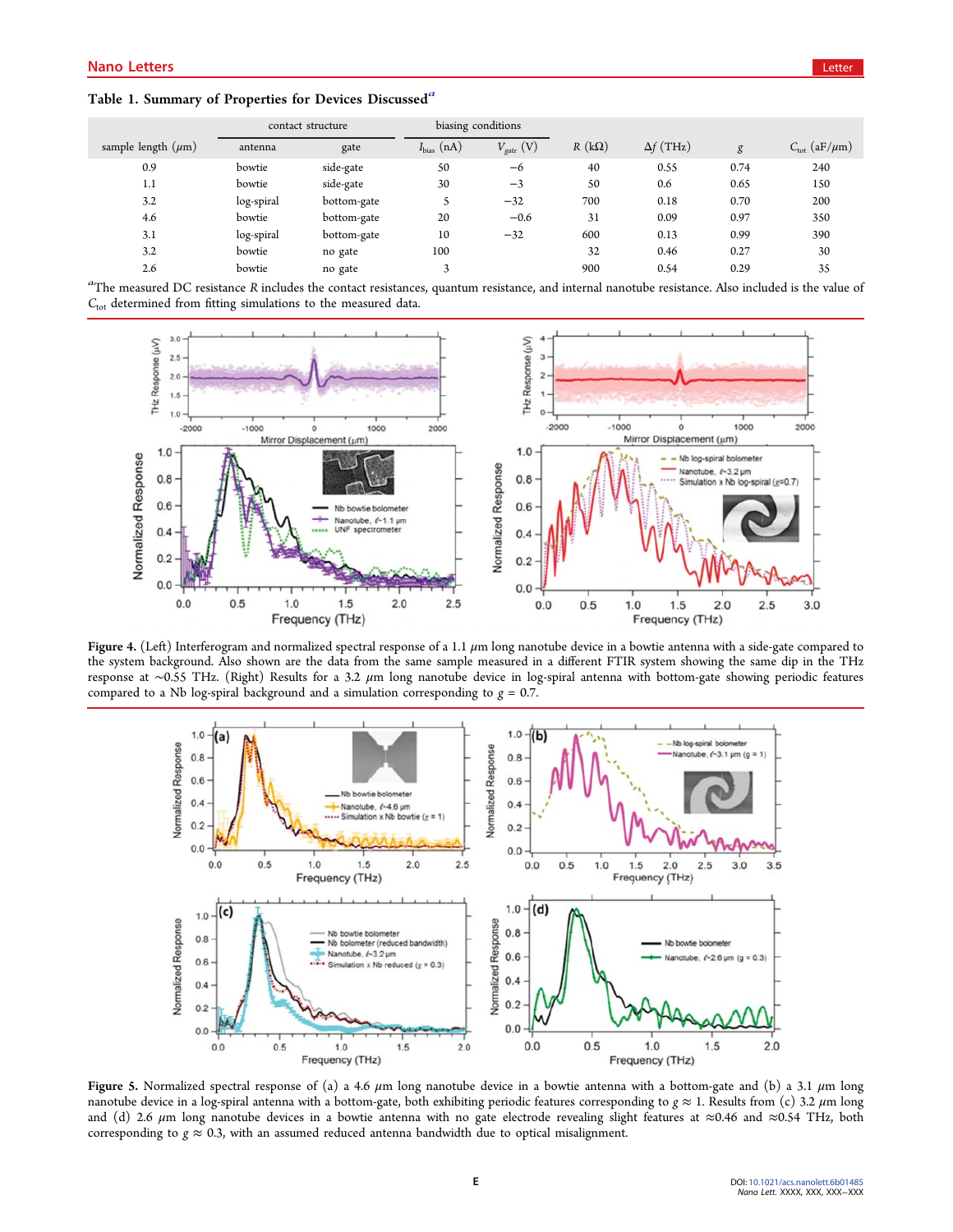walled carbon nanotube devices of different lengths and antenna geometries. For each sample, the bias current and gate voltage were chosen to maximize the signal-to-noise ratio. Varying these parameters did not significantly modify the features in the spectral response, although the range over which the bias current and gate voltage could be varied was limited. Only bias currents corresponding to the zero-bias anomaly (typically ≲100 nA at ∼4 K) resulted in a clear THz response.<sup>29</sup> Most samples required a minimum gate voltage to access the metallic regime. Many of these samples exhibited gate leakage at gate voltages beyond a particular value, and the presence of gate leakage drastically degraded the signal-to-noise ratio of the rectified THz response, effectively limiting the range of possible gate voltages. The results of the devices exhibiting resonance features in their spectral response can be classified into three general categories: (1) samples exhibiting a feature in the spectral response (as observed in NT-2) corresponding to  $g \approx$ 0.7, (2) samples that showed a feature in the spectral response corresponding to  $g \approx 1$ , and (3) samples that showed a feature in the spectral response corresponding to  $g \approx 0.3$ . We briefly discuss representative samples for each category. Table 1 highlights the relevant properties and material parameters from the simulations for several of the devices studied.

A second sample comparable in length and resistance to NT-2, measuring  $\approx$ 1.1  $\mu$ m, at the center of a bowtie antenna with a side-gate shows similar behavior with a dip of  $\approx 0.6$  THz, as seen in Figure 4. This frequency also corresponds to  $g \approx 0.7$ . This sample has also been measured in a similar FTIR system at the University of North Florida, revealing a dip in the spectral response at the same frequency. This reproducibility in two different experimental systems demonstrates the robustness of the spectral response. A longer nanotube,  $3.2 \mu m$ , with a logspiral antenna geometry and a bottom-gate, shown in the inset of Figure 4, shows the periodicity of the dip feature in the spectral response. Measured at a bias current of  $I_{\rm DC}$  = 5 nA and  $V_{\text{gate}}$  = −32 V, the frequency spacing of the dip features for this device is  $\Delta f \approx 0.17$  THz, also corresponding to  $g \approx 0.7$ . Simulations of this device agree with this value of  $g$ , as shown by the dotted line in Figure 4.

A sample from the second category, for which we fit  $g \approx 1$ , is a 4.6  $\mu$ m long nanotube device in a bowtie antenna, measured at  $I_{\text{DC}}$  = 20 nA and  $V_{\text{gate}}$  = -0.6 V, as shown in Figure 5a. Several other measurements at other bias conditions, such as 100 nA and  $V_{\text{gate}} = -10$  V, show similar behavior but with a decreased signal-to-noise ratio. Figure 5b shows a 3.1  $\mu$ m long nanotube device in a log-spiral antenna, measured at  $I_{DC} = 10$ nA and  $V_{\text{gate}} = -32$  V also from this category. These 4.6 and 3.1  $\mu$ m long devices, as well as a 3.0  $\mu$ m bowtie antenna device and a 2.3  $\mu$ m log-spiral antenna device, showed frequency spacing of 0.084, 0.13, 0.13, and 0.18 THz, respectively, all corresponding to  $g \approx 1$ .

A pair of the samples studied show features that correspond to lower g values, e.g., the sample shown in Figure 5c,d. The sample in Figure 5c is a 3.2  $\mu$ m long nanotube in a bowtie antenna with no nearby gate electrode. It was measured at  $I_{\text{DC}}$ = 100 nA and displays a slight dip within the maximum detection region at  $f \approx 0.46$  THz, corresponding to  $g \approx 0.3$ . Similarly, the sample in Figure 5d is a 2.6  $\mu$ m long device displaying a dip at  $f \approx 0.54$  THz. These devices showed limited bandwidth. If this reduction in bandwidth were entirely due to a large nanotube contact capacitance, it would require a value of  $C_c \approx$  500 aF, which is higher than the previous determination of the upper bound of the contact capacitance.<sup>29</sup> Thus, optical

misalignment of the sample in the FTIR system may be a significant contributor, such that the misalignment will cause shorter wavelength radiation not to intersect the antenna. For the simulation shown in Figure 5c, we assume a reduced bolometer antenna bandwidth to match the nanotube bandwidth envelope. Nevertheless, neither a larger contact capacitance nor misalignment explains the dip feature observed in the spectral response, which is well-fit as a first resonance corresponding to  $g \approx 0.3$ .

Other samples displayed no noticeable resonance features within the measured frequency range (possibly due to damping from a very large internal resistance), were too noisy to reliably determine any reproducible resonant features (often the case for higher-resistance samples), did not produce a well-defined interferogram (i.e., no central peak) despite reasonable nonlinear detection, or did not show any THz response at all. These samples highlight the challenges of obtaining uniform and robust properties in individual carbon nanotube devices.

A comparison of the samples that displayed clear resonance features is shown on a single plot, Figure 6, in which the device



Figure 6. Plot of frequency spacing from spectral-response measurement as a function of nanotube inverse length comparing samples measured with identifiable resonance features. Several samples are best fit by a single-particle excitation given by  $g = 1$ , and two samples with no gate electrode are fit by  $g \approx 0.3$ ; a number of devices correspond to intermediate values near  $g \approx 0.7$ . The antenna and gate geometries are specified in the legend.

antenna and gate geometries are also indicated. The slope of this plot of the measured resonant-frequency spacing  $\Delta f$  as a function of the inverse length of the device reveals the fitted value of g. A total of three distinct trends are evident. Several samples correspond to  $g \approx 1$ , representing the noninteracting case with propagation at  $v_F$ , consistent with the results obtained by Zhong et al. $31$  A pair of samples agree with the theoretical value of  $g \approx 0.3$ . Half of the samples distinctly lie in between these two cases, with  $g \approx 0.7$ . We conclude that single-walled carbon nanotubes can indeed exhibit a charge velocity that is faster than the Fermi velocity, as predicted by Luttinger liquid theory.

Lee et al. reported on the imaging of 1D standing waves in metallic single-walled carbon nanotubes using scanning tunneling spectroscopy.<sup>41</sup> They describe observing electronic standing waves produced by spin-charge separation and report that  $g \approx 0.55$ . They explain the discrepancy between this value and the predicted theoretical value by stating that the underlying metallic substrate reduces the effective Coulomb interaction range of the electrons in the nanotube, increasing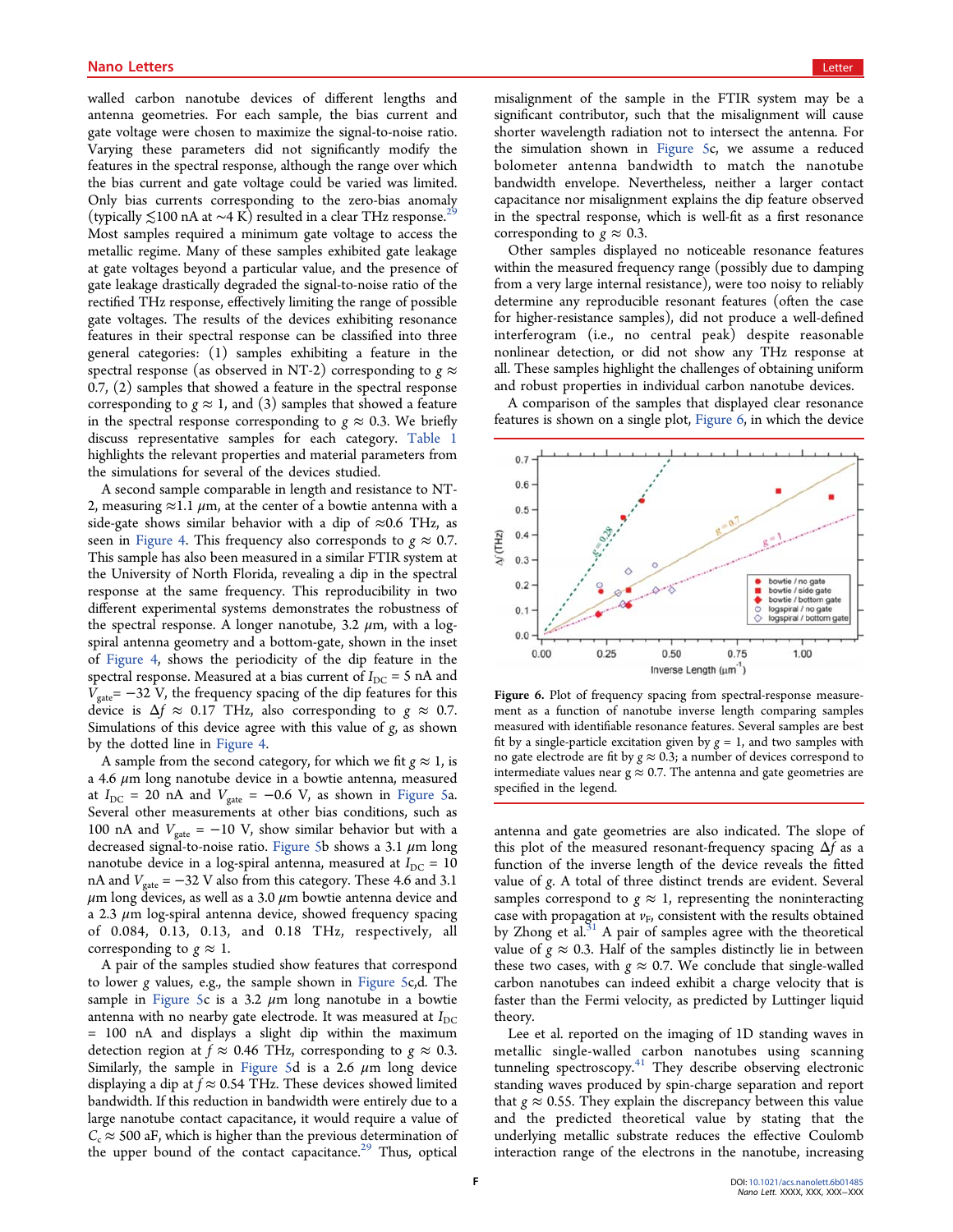the  $g$  value accordingly. This screening by the gate electrode<sup>42</sup> is a possible explanation for the increased g value observed for many of our devices. As seen in Figure 6, the samples studied without a side-gate electrode show a g value closer to the predicted value of  $g \approx 0.3$ . All of the samples that showed  $g \approx 1$ had bottom-gates. The samples with  $g \approx 0.7$  primarily had sidegates or no gates. This suggests that the proximity of a relatively large metal gate electrode is a source of electron screening that can modify the electron−electron interaction strength. Testing this further would be appealing, but it is difficult because a typical experimental quasi-metallic nanotube device often requires a gate to access the fully metallic regime. The select devices studied in this work without a gate were rare samples that naturally exhibited lower resistance. Future studies of nanotubes in varying contact conditions with alternative substrates, suspended geometries, or much smaller gates may further elucidate the effect of the electromagnetic environment on the charge-propagation velocity.

Recent theoretical studies have examined the decay of a plasmon into the neutral spin modes within a carbon nanotube $43$  and have taken into account other higher-order processes that go beyond the simple Luttinger liquid picture.44,45 These processes can lead to a finite lifetime of the excitation, which would modify the total effective  $v_p$  of the overall excitation. This may generate a more-complicated picture of the expected  $1D$  electrical behavior<sup>46</sup> and reevaluation of the predicted value for g.

In summary, carbon nanotubes offer a laboratory in which to study 1D electron behavior, including the effects of strong electron−electron interactions as described by Luttinger liquid theory. One key prediction of this theory is that the fundamental low-energy excitations of the electron system are collective charge modes, or plasmons, that propagate faster than the Fermi velocity. We have studied individual micron-length antenna-coupled metallic single-walled carbon nanotubes in an FTIR spectrometer. We excite THz standing-wave resonances and measure the THz spectral response using the nonlinear nanotube contact resistance. The spectral response reveals standing-wave resonances consistent with a charge velocity  $v_p$ that is equal to the Fermi velocity for several samples and faster than the Fermi velocity for others. The  $v_p$  for some devices studied corresponds to a Luttinger interaction parameter of  $g \approx$ 0.7, and a few devices agreed with the theoretically predicted value of  $g \approx 0.3$ . We believe that the difference in the experimental values may arise from the different electromagnetic environments of the samples. A full understanding of this behavior may require that the theory be extended beyond the conventional Luttinger liquid picture. The experimental technique presented here offers a means of probing the correlated electrical properties of low-dimensional nanomaterials at THz frequencies. Understanding these properties is important for the design and realization of next-generation nanoelectronics based on 1D materials.

Methods. The fabrication of antenna-coupled single-walled metallic carbon nanotube devices for THz measurement begins with the growth of carbon nanotubes using the chemical-vapordeposition technique on high-resistivity silicon (Si) substrates.<sup>47</sup> The substrates have a top silicon oxide layer and, in some cases, a bottom metal gate electrode pattern beneath the oxide, which is approximately 300 nm thick (if a side-gate will not be used). High-resistivity Si is used because the THz radiation is transmitted through the back of the substrate, and charge carriers in doped Si would drastically attenuate the THz

signal. Isolated individual single-walled carbon nanotubes are located using scanning electron microscopy and atomic-force microscopy.<sup>25</sup> We only select nanotubes with diameters of  $<$ 2 nm to avoid multiwalled nanotubes and nanotube bundles. The antenna geometry is patterned with electron-beam lithography followed by the deposition of palladium (Pd) for low contact resistance. The nanotube DC electrical properties are measured to distinguish between quasi-metallic and semiconducting nanotubes, and quasi-metallic nanotubes are selected for THz characterization. A nearby side-gate electrode can also be included for bowtie antenna samples or a bottom-gate for logspiral antenna samples to gate quasi-metallic nanotubes into the metallic state. Remaining unwanted nanotubes, and unwanted nanotube sections for log-spiral antennas, are removed using oxygen plasma.

## **AUTHOR INFORMATION**

#### Corresponding Author

\*E-mail: daniel.prober@yale.edu.

#### Notes

The authors declare no competing financial interest.

# **ACKNOWLEDGMENTS**

We thank P. Kim, C. McKitterick, F. Carter, M. Rooks, L. Frunzio, C. Schmuttenmaer, M. Brink, B. Connelly, M. Purewal, and M. Takekoshi for assistance and helpful discussions. We also thank P. Kim for providing the facilities for nanotube growth used for this work. The work at Yale was supported by NSF under grant no. DMR-0907082. D.S. acknowledges support from a Cottrell College Science Award from Research Corporation for Science Advancement. (J.D.C.) Present address: IBM T.J. Watson Research Center, Yorktown Heights, NY 10598, United States.

### **ENDERGERMINIST REFERENCES**

(1) Bockrath, M.; McEuen, P. L.; Cobden, D. H.; Lu, J.; Rinzler, A. G.; Smalley, R. E.; Balents, L. Luttinger-liquid behaviour in carbon nanotubes. Nature 1999, 397, 598-601.

(2) Biercuk, M. J. Electrical transport in single-walled carbon nanotubes. Topics in Applied Physics 2007, 111, 455.

(3) Ilani, S.; McEuen, P. L. Electron transport in carbon nanotubes. Annu. Rev. Condens. Matter Phys. 2010, 1, 1−25.

(4) Deshpande, V. V.; et al. Electron liquids and solids in one dimension. Nature 2010, 464, 209.

(5) Tomonaga, S. Remarks on Bloch's method of sound waves applied to many-Fermion problems. Prog. Theor. Phys. 1950, 5, 544− 569.

(6) Luttinger, J. M. An exactly solvable model of many-Fermion system. J. Math. Phys. 1963, 4, 1154.

(7) Tarkiainen, R.; et al. Multiwalled carbon nanotube: Luttinger versus Fermi liquid. Phys. Rev. B: Condens. Matter Mater. Phys. 2001, 64, 195412.

(8) Kane, C. L.; Fisher, M. P. A. Transport in a one-channel Luttinger liquid. Phys. Rev. Lett. 1992, 68, 1220−1223. Kane, C.; et al. Coulomb interactions and mesoscopic effects in carbon nanotubes. Phys. Rev. Lett. 1997, 79, 5086.

(9) Yao, Z.; et al. Carbon nanotube intramolecular junctions. Nature 1999, 402, 273−276.

(10) Ishii, H.; et al. Direct observation of Tomonaga-Luttinger liquid state in carbon nanotubes at low temperatures. Nature 2003, 426, 540−544.

(11) Gao, B.; et al. Evidence for Luttinger-liquid behavior in crossed metallic single-wall nanotubes. Phys. Rev. Lett. 2004, 92, 216804.